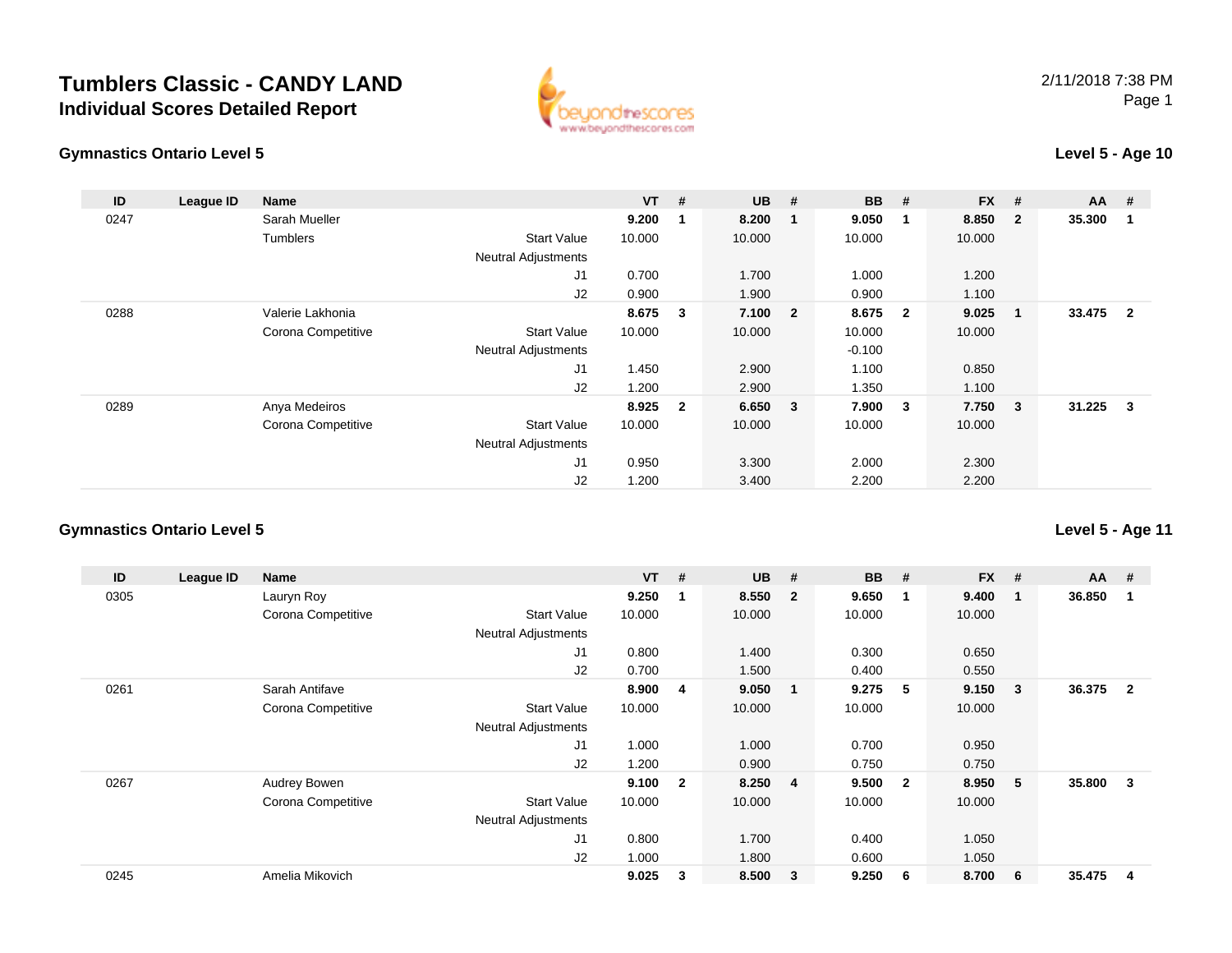

|      | Tumblers           | <b>Start Value</b>         | 10.000 |    | 10.000 |                | 10.000 |                | 10.000 |                         |          |     |
|------|--------------------|----------------------------|--------|----|--------|----------------|--------|----------------|--------|-------------------------|----------|-----|
|      |                    | Neutral Adjustments        |        |    |        |                |        |                |        |                         |          |     |
|      |                    | J1                         | 0.900  |    | 1.550  |                | 0.800  |                | 1.350  |                         |          |     |
|      |                    | J2                         | 1.050  |    | 1.450  |                | 0.700  |                | 1.250  |                         |          |     |
| 0301 | Lori Peters        |                            | 8.900  | 4  | 8.050  | $\overline{7}$ | 9.425  | 3              | 8.975  | $\overline{4}$          | 35.350   | - 5 |
|      | Corona Competitive | <b>Start Value</b>         | 10.000 |    | 10.000 |                | 10.000 |                | 10.000 |                         |          |     |
|      |                    | <b>Neutral Adjustments</b> |        |    |        |                |        |                |        |                         |          |     |
|      |                    | J1                         | 1.200  |    | 2.000  |                | 0.500  |                | 0.950  |                         |          |     |
|      |                    | J2                         | 1.000  |    | 1.900  |                | 0.650  |                | 1.100  |                         |          |     |
| 0246 | Ava Minnes         |                            | 8.575  | -6 | 8.100  | 6              | 9.300  | 4              | 9.175  | $\overline{\mathbf{2}}$ | 35.150 6 |     |
|      | Tumblers           | <b>Start Value</b>         | 10.000 |    | 10.000 |                | 10.000 |                | 10.000 |                         |          |     |
|      |                    | <b>Neutral Adjustments</b> |        |    |        |                |        |                |        |                         |          |     |
|      |                    | J1                         | 1.350  |    | 1.900  |                | 0.700  |                | 0.800  |                         |          |     |
|      |                    | J2                         | 1.500  |    | 1.900  |                | 0.700  |                | 0.850  |                         |          |     |
| 0302 | Kyra Roventa       |                            | 8.725  | 5  | 8.200  | 5              | 9.075  | $\overline{7}$ | 8.675  | $\overline{7}$          | 34.675 7 |     |
|      | Corona Competitive | <b>Start Value</b>         | 10.000 |    | 10.000 |                | 10.000 |                | 10.000 |                         |          |     |
|      |                    | <b>Neutral Adjustments</b> |        |    |        |                |        |                |        |                         |          |     |
|      |                    | J1                         | 1.250  |    | 1.800  |                | 1.000  |                | 1.250  |                         |          |     |
|      |                    | J2                         | 1.300  |    | 1.800  |                | 0.850  |                | 1.400  |                         |          |     |

#### **Gymnastics Ontario Level 5**

**ID League ID Name VT # UB # BB # FX # AA #** 0308 Madison Schuler **9.325 <sup>1</sup> 8.725 <sup>1</sup> 8.800 <sup>6</sup> 9.125 <sup>2</sup> 35.975 <sup>1</sup>** Corona Competitive Start Value 10.000 10.000 10.000 10.000 Neutral Adjustments J1 0.650 1.350 1.200 0.850 J2 0.700 1.200 1.200 0.900 0176 Hope Ford **8.900 <sup>2</sup> 7.475 <sup>4</sup> 9.775 <sup>1</sup> 9.075 <sup>3</sup> 35.225 <sup>2</sup>** Smiths Falls Gym Stars Start Valuee 10.000 10.000 10.000 10.000 Neutral Adjustments J1 1.100 2.450 0.200 0.850 J2 1.100 2.600 0.250 1.000 0260 Elisabeth Antifave **8.850 <sup>3</sup> 7.975 <sup>2</sup> 9.275 <sup>3</sup> 8.550 <sup>4</sup> 34.650 <sup>3</sup>** Corona Competitive Start Value 10.000 10.000 10.000 10.000 Neutral Adjustments J1 1.200 2.050 0.600 1.550 J2 1.100 2.000 0.850 1.350 0096Gwendolyn Beauchamp **8.900 <sup>2</sup> 7.075 <sup>5</sup> 9.200 <sup>4</sup> 9.400 <sup>1</sup> 34.575 <sup>4</sup>**

**Level 5 - Age 14**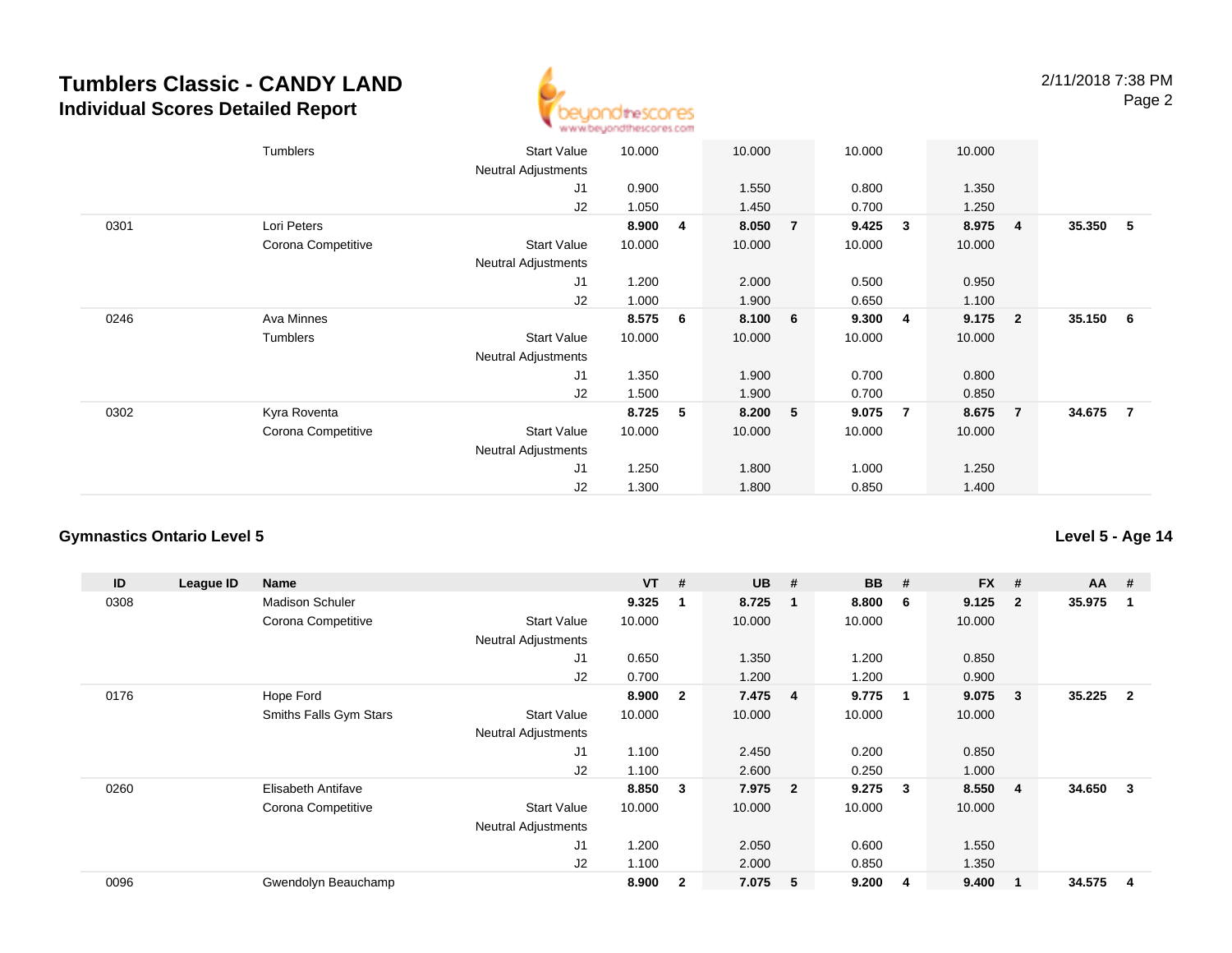

|      | <b>Bancroft Gems</b>   | <b>Start Value</b><br><b>Neutral Adjustments</b> | 10.000  | 10.000    | 10.000   |                | 10.000  |   |        |     |
|------|------------------------|--------------------------------------------------|---------|-----------|----------|----------------|---------|---|--------|-----|
|      |                        | J1                                               | 1.200   | 2.850     | 0.700    |                | 0.600   |   |        |     |
|      |                        | J2                                               | 1.000   | 3.000     | 0.900    |                | 0.600   |   |        |     |
| 0303 | Kathryn Richard        |                                                  | 8.650 4 | 7.575 3   | 9.500 2  |                | 8.250 5 |   | 33.975 | - 5 |
|      | Corona Competitive     | <b>Start Value</b>                               | 10.000  | 10.000    | 10.000   |                | 10.000  |   |        |     |
|      |                        | <b>Neutral Adjustments</b>                       |         |           |          |                |         |   |        |     |
|      |                        | J1                                               | 1.400   | 2.450     | 0.400    |                | 1.750   |   |        |     |
|      |                        | J2                                               | 1.300   | 2.400     | 0.600    |                | 1.750   |   |        |     |
| 0196 | Erin Lyons             |                                                  | 8.150 5 | $5.725$ 6 | 8.825    | 5 <sub>5</sub> | 8.025   | 6 | 30.725 | - 6 |
|      | Smiths Falls Gym Stars | <b>Start Value</b>                               | 10.000  | 10.000    | 10.000   |                | 10.000  |   |        |     |
|      |                        | <b>Neutral Adjustments</b>                       |         |           | $-0.100$ |                |         |   |        |     |
|      |                        | J <sub>1</sub>                                   | 1.800   | 4.250     | 1.100    |                | 2.100   |   |        |     |
|      |                        | J2                                               | 1.900   | 4.300     | 1.050    |                | 1.850   |   |        |     |

### **Gymnastics Ontario Level 5**

**Level 5 - Ages 12/13**

| ID   | League ID | <b>Name</b>        |                            | $VT$ # |              | <b>UB</b> | #                       | <b>BB</b> | #              | <b>FX</b> | #              | $AA$ # |                |
|------|-----------|--------------------|----------------------------|--------|--------------|-----------|-------------------------|-----------|----------------|-----------|----------------|--------|----------------|
| 0290 |           | Daria Mansfield    |                            | 9.150  | -1           | 8.650     | $\overline{\mathbf{1}}$ | 9.675     | $\mathbf 1$    | 9.050     | $\mathbf{2}$   | 36.525 | 1              |
|      |           | Corona Competitive | <b>Start Value</b>         | 10.000 |              | 10.000    |                         | 10.000    |                | 10.000    |                |        |                |
|      |           |                    | Neutral Adjustments        |        |              |           |                         |           |                |           |                |        |                |
|      |           |                    | J <sub>1</sub>             | 0.900  |              | 1.300     |                         | 0.300     |                | 1.050     |                |        |                |
|      |           |                    | J2                         | 0.800  |              | 1.400     |                         | 0.350     |                | 0.850     |                |        |                |
| 0268 |           | Emma Cardinal      |                            | 8.775  | 4            | 8.650     | $\overline{\mathbf{1}}$ | 9.400     | 3              | 8.925     | $\overline{4}$ | 35.750 | $\mathbf{2}$   |
|      |           | Corona Competitive | <b>Start Value</b>         | 10.000 |              | 10.000    |                         | 10.000    |                | 10.000    |                |        |                |
|      |           |                    | Neutral Adjustments        |        |              |           |                         |           |                |           |                |        |                |
|      |           |                    | J <sub>1</sub>             | 1.250  |              | 1.250     |                         | 0.500     |                | 1.200     |                |        |                |
|      |           |                    | J2                         | 1.200  |              | 1.450     |                         | 0.700     |                | 0.950     |                |        |                |
| 0232 |           | Myra Fauchon       |                            | 9.125  | $\mathbf{2}$ | 8.500     | $\overline{\mathbf{2}}$ | 8.400     | 5              | 9.475     | $\mathbf 1$    | 35.500 | 3              |
|      |           | Tumblers           | <b>Start Value</b>         | 10.000 |              | 10.000    |                         | 10.000    |                | 10.000    |                |        |                |
|      |           |                    | Neutral Adjustments        |        |              |           |                         |           |                |           |                |        |                |
|      |           |                    | J1                         | 0.950  |              | 1.500     |                         | 1.500     |                | 0.600     |                |        |                |
|      |           |                    | J2                         | 0.800  |              | 1.500     |                         | 1.700     |                | 0.450     |                |        |                |
| 0309 |           | Andrea Tsarouhas   |                            | 8.875  | 3            | 8.325     | $\mathbf{3}$            | 9.100     | -4             | 9.025     | 3              | 35.325 | $\overline{4}$ |
|      |           | Corona Competitive | <b>Start Value</b>         | 10.000 |              | 10.000    |                         | 10.000    |                | 10.000    |                |        |                |
|      |           |                    | <b>Neutral Adjustments</b> |        |              |           |                         |           |                |           |                |        |                |
|      |           |                    | J1                         | 1.050  |              | 1.650     |                         | 0.800     |                | 1.000     |                |        |                |
|      |           |                    | J <sub>2</sub>             | 1.200  |              | 1.700     |                         | 1.000     |                | 0.950     |                |        |                |
| 0281 |           | Mya Hutchings      |                            | 8.725  | 5            | 8.100     | $\overline{4}$          | 9.425     | $\overline{2}$ | 8.625     | 5              | 34.875 | 5              |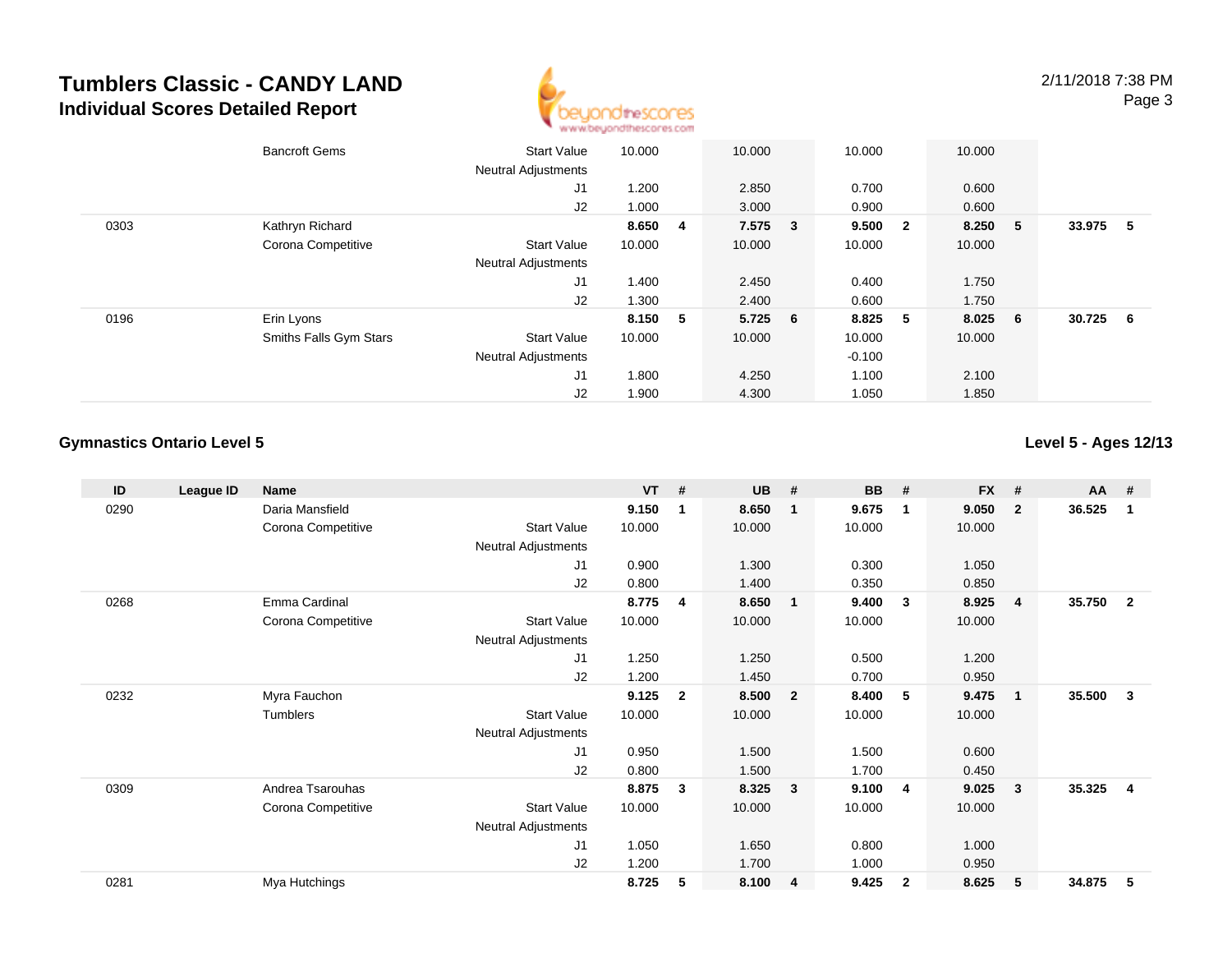

### 2/11/2018 7:38 PMPage 4

| Corona Competitive | <b>Start Value</b>  | 10.000 | 10.000 | 10.000 | 10.000 |  |
|--------------------|---------------------|--------|--------|--------|--------|--|
|                    | Neutral Adjustments |        |        |        |        |  |
|                    | J1                  | .250   | .900   | 0.500  | 1.400  |  |
|                    | J2                  | .300   | .900   | 0.650  | .350   |  |

### **Gymnastics Ontario Level 5**

**Level 5 - Ages 15+**

| ID   | League ID | <b>Name</b>              |                            | <b>VT</b> | #              | <b>UB</b> | #              | <b>BB</b> | #              | <b>FX</b> | #                       | <b>AA</b> | #                       |
|------|-----------|--------------------------|----------------------------|-----------|----------------|-----------|----------------|-----------|----------------|-----------|-------------------------|-----------|-------------------------|
| 0200 |           | Katelyn Leroux           |                            | 8.650     | 4              | 8.525     | $\overline{2}$ | 9.500     | $\mathbf{1}$   | 8.800     | $\overline{\mathbf{4}}$ | 35.475    | $\mathbf{1}$            |
|      |           | Cornwall Gymnastics club | <b>Start Value</b>         | 10.000    |                | 10.000    |                | 10.000    |                | 10.000    |                         |           |                         |
|      |           |                          | <b>Neutral Adjustments</b> |           |                |           |                |           |                |           |                         |           |                         |
|      |           |                          | J1                         | 1.500     |                | 1.450     |                | 0.500     |                | 1.200     |                         |           |                         |
|      |           |                          | J2                         | 1.200     |                | 1.500     |                | 0.500     |                | 1.200     |                         |           |                         |
| 0282 |           | Lee Anne King            |                            | 9.475     | $\mathbf{1}$   | 8.900     | $\mathbf{1}$   | 8.000     | 5              | 8.950     | $\overline{\mathbf{3}}$ | 35.325    | $\overline{2}$          |
|      |           | Corona Competitive       | <b>Start Value</b>         | 10.000    |                | 10.000    |                | 10.000    |                | 10.000    |                         |           |                         |
|      |           |                          | <b>Neutral Adjustments</b> |           |                |           |                |           |                |           |                         |           |                         |
|      |           |                          | J1                         | 0.550     |                | 1.200     |                | 2.100     |                | 0.950     |                         |           |                         |
|      |           |                          | J2                         | 0.500     |                | 1.000     |                | 1.900     |                | 1.150     |                         |           |                         |
| 0017 |           | Sarah McDonald           |                            | 9.375     | $\overline{2}$ | 7.075     | $\mathbf{3}$   | 8.650     | $\mathbf{3}$   | 9.150     | $\overline{1}$          | 34.250    | $\overline{\mathbf{3}}$ |
|      |           | <b>Brockville</b>        | <b>Start Value</b>         | 10.000    |                | 10.000    |                | 10.000    |                | 10.000    |                         |           |                         |
|      |           |                          | <b>Neutral Adjustments</b> |           |                |           |                | $-0.100$  |                |           |                         |           |                         |
|      |           |                          | J1                         | 0.600     |                | 2.850     |                | 1.300     |                | 0.850     |                         |           |                         |
|      |           |                          | J2                         | 0.650     |                | 3.000     |                | 1.200     |                | 0.850     |                         |           |                         |
| 0086 |           | Ashley Bretnays-Desca    |                            | 8.975     | $\mathbf{3}$   | 6.650     | 4              | 8.500     | $\overline{4}$ | 8.950     | 3                       | 33.075    | $\overline{4}$          |
|      |           | <b>GCGC Gymnastics</b>   | <b>Start Value</b>         | 10.000    |                | 10.000    |                | 10.000    |                | 10.000    |                         |           |                         |
|      |           |                          | <b>Neutral Adjustments</b> |           |                |           |                |           |                |           |                         |           |                         |
|      |           |                          | J1                         | 1.050     |                | 3.400     |                | 1.400     |                | 1.050     |                         |           |                         |
|      |           |                          | J2                         | 1.000     |                | 3.300     |                | 1.600     |                | 1.050     |                         |           |                         |
| 0171 |           | Katelynn Callan          |                            | 8.575     | 5              | 5.950     | 5              | 9.200     | $\overline{2}$ | 8.775     | 5                       | 32.500    | 5                       |
|      |           | Smiths Falls Gym Stars   | <b>Start Value</b>         | 10.000    |                | 10.000    |                | 10.000    |                | 10.000    |                         |           |                         |
|      |           |                          | <b>Neutral Adjustments</b> |           |                |           |                |           |                |           |                         |           |                         |
|      |           |                          | J1                         | 1.500     |                | 4.000     |                | 0.850     |                | 1.300     |                         |           |                         |
|      |           |                          | J2                         | 1.350     |                | 4.100     |                | 0.750     |                | 1.150     |                         |           |                         |
| 0014 |           | Emma Davis               |                            | 7.900     | 6              | X.XXX     | $\sim$         | 7.940     | - 6            | 9.100     | $\overline{2}$          | 24.940    | - 6                     |
|      |           | <b>Brockville</b>        | <b>Start Value</b>         | 10.000    |                |           |                | 10.000    |                | 10.000    |                         |           |                         |
|      |           |                          | Neutral Adjustments        |           |                |           |                | $-0.010$  |                |           |                         |           |                         |
|      |           |                          | J <sub>1</sub>             | 2.000     |                |           |                | 2.100     |                | 0.900     |                         |           |                         |
|      |           |                          | J2                         | 2.200     |                |           |                | 2.000     |                | 0.900     |                         |           |                         |